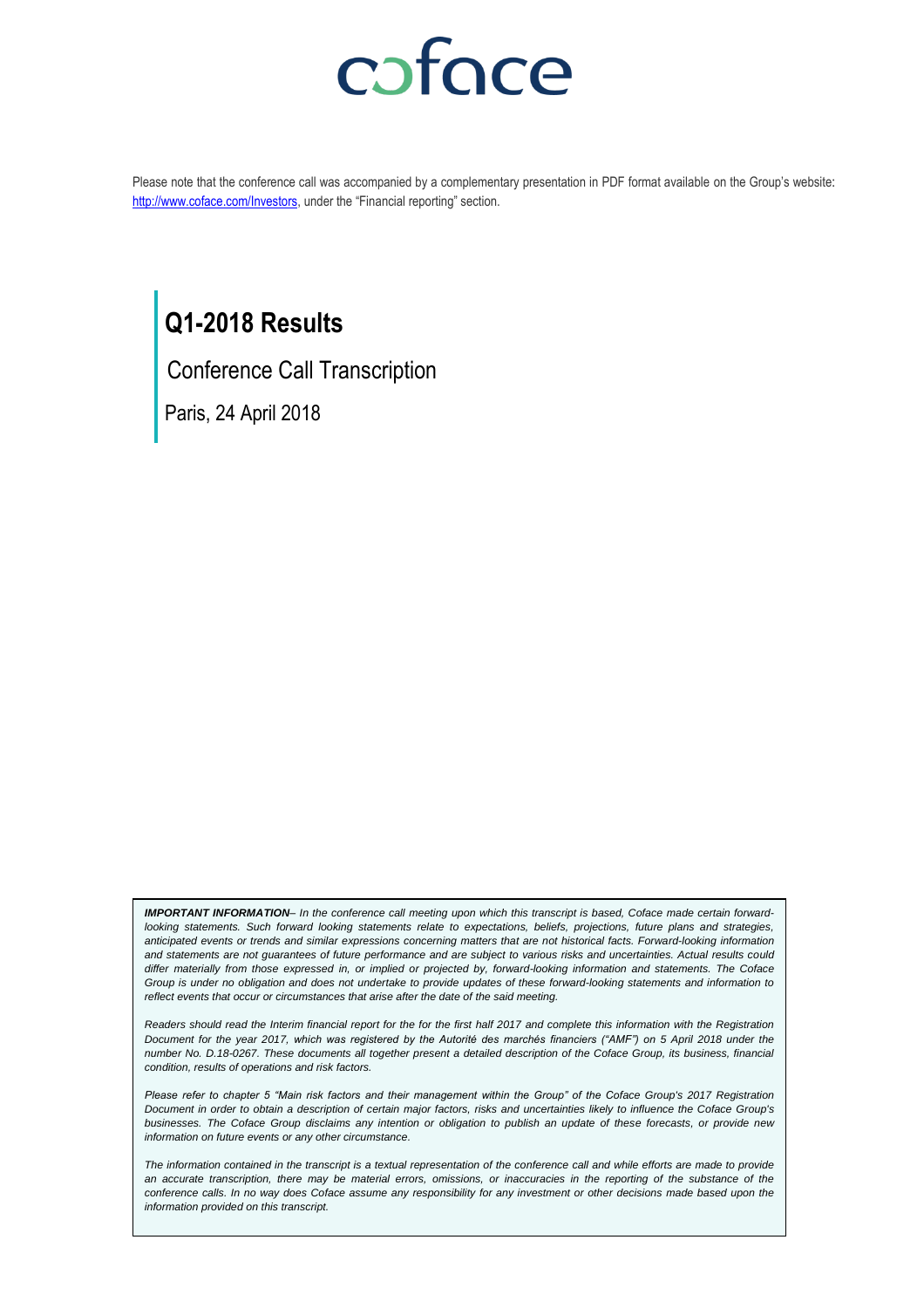# coface

### **Presentation**

#### **Moderator**

Welcome to Coface's conference call for the presentation of its quarterly results for the period ended 31 March. Your hosts for today's conference call will be Mr Xavier Durand, CEO of Coface and Madame Carine Pichon, Group CFO and Risk Director.

#### **Xavier DURAND, CEO, Coface**

Good evening everyone and thank you for joining our call. Tonight, we are pleased to report on our numbers for the first quarter 2018.

Starting with our summary, the execution of our Fit to Win plan is driving returns within a sound economic environment. Our turnover for the quarter reached EUR 344 million, a rise of 2.1% at constant FX and perimeter. This quarter saw both mature and emerging markets growing, with strong inputs from client activity. Our client retention rate continued to climb further, despite a very competitive pricing environment. Our first quarter net loss ratio is down 18.3 points, to 39.8% and our net combined ratio stands at 72.5% for the quarter. We are continuing to see favourable trends in losses, particularly in Asia and North America, while mature markets remain stable. We are still seeing favourable past claims management and recoveries, within a supportive economic environment. Our net cost ratio stands at 32.7% versus 33.9% for the first quarter of 2017. This was driven by the continuation of strict cost controls and higher commission from reinsurance. We are making continued business investments that are fully funded by cost savings, as highlighted in previous conference calls. In total, our net income group share stands at EUR 35.5 million for the quarter, which drives our return on average tangible equity to 8.8% for the quarter.

As I mentioned at the end of last year, 2018 is a year where we are focussing on intensifying the execution of our Fit to Win plan. We are continuing to drive a deep cultural processes and systems transformation. So far this year, we have achieved 6 million euros of additional cost savings (compared to the first quarter of 2017) and we are confirming our total annualised target of EUR 30 million for 2018. We are making thoughtful, disciplined investments of an additional EUR 6 million into growth, risk management, compliance and process transformation.

As I mentioned, turnover growth for the quarter stands at 2.1%, driven by client activity and retention rates which stand at a very high level. We are clearly operating in an improved economic environment which is continuing to drive significant pressure on pricing. Other revenues (including factoring and services), are down by 4.9% versus last year. This is driven by lower factoring revenues in Germany, as we are continuing to focus on deal pricing and profitability. Our fees to earned premiums have increased by 0.5% on sales of information (which we have been driving) and I think that is good news for the business.

The geographical split of our turnover for the quarter shows that all the large mature markets are performing better. Western Europe grew by 3.6%, thanks to record client retention and growing client activity. Northern Europe remained negative, but within that number is a flat performance for credit insurance (which, as you know, has been declining for a while) and a decrease in our factoring business (as just explained). Central Europe and the Mediterranean and Africa are accelerating, at 5.2% and 7.1% respectively. North America is still negative but it is performing better, as the portfolio is now stabilised. As will be seen later, we have much improved losses, which are driving a premium refund for better performing contracts. Asia Pacific has started to grow again, now that the clean-up phase is over. The headline numbers in Latin America look disappointing at -10.8% (driven by the late booking of some large international contracts), but we expect this to normalise over the course of the coming quarters. There is also the fact that we have higher premium refunds, due to much better loss performance in this part of the world.

We are off to a relatively slow start in new business. We are being thoughtful about what to write and on which terms, recognising that this is a competitive market. At the same time, there are also delayed bookings and we expect this to improve over the next quarters. We are seeing a record level of client retention, at 93.9% - the highest it has been for the last four years. The price effect is -1.9%, so slightly below last year. This reflects the competitive pricing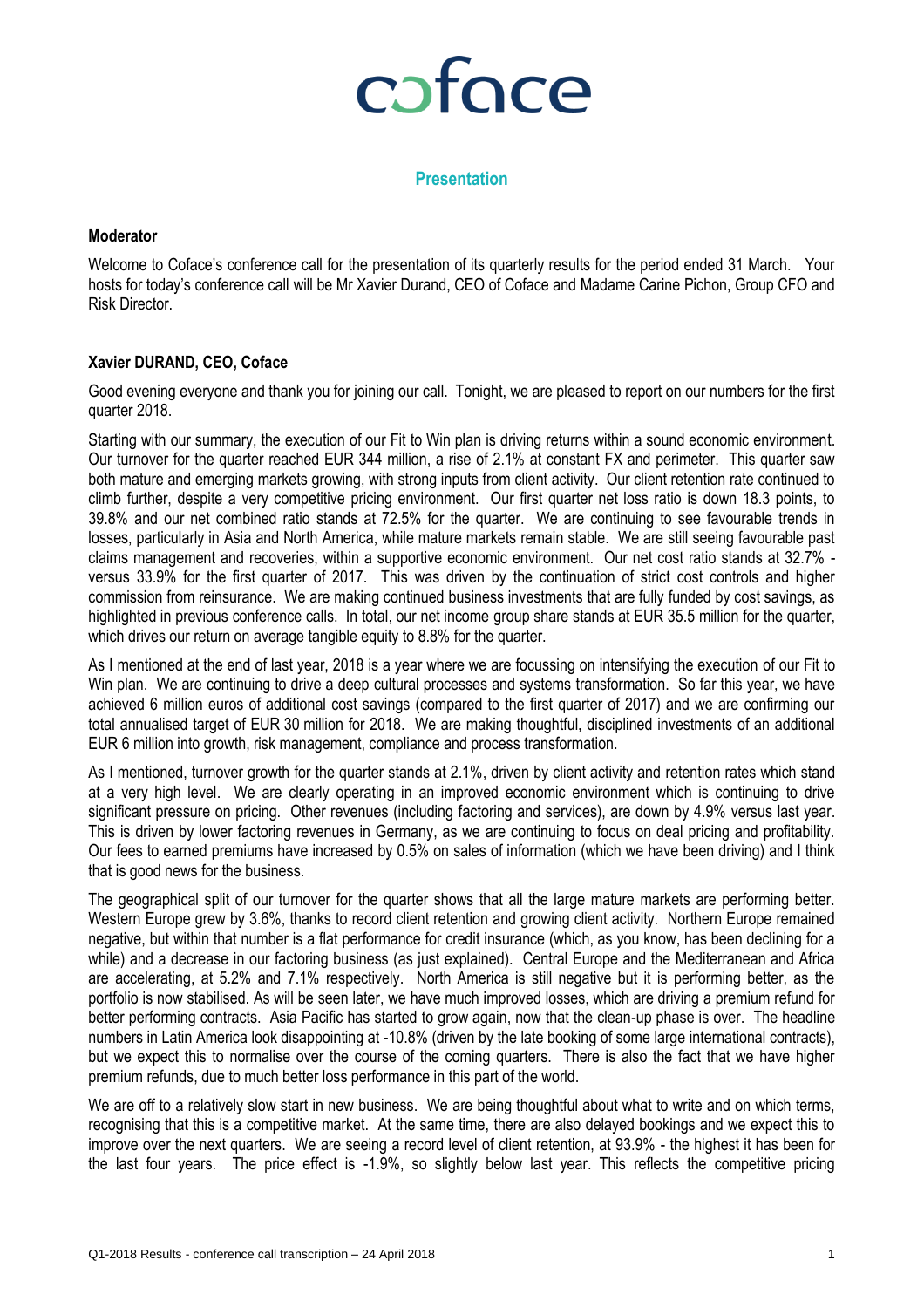

environment at this point in the cycle. The volume effect is a positive 2%, which also highlights the positive economic environment and confirms what we started to see during the fourth quarter 2017.

We are now in the sixth consecutive quarter of loss ratio improvement. The loss ratio for this quarter stands at 39.7% slightly below the ratio of the fourth quarter of 2017 which had also suffered from around EUR 10 million of losses that we had selectively reinsured to the market. I would say that it is at a record level in line with recent quarters and we are continuing to see strong momentum. This is supported by the positive economic environment, favourable prior period underwriting development, an improving cycle and the good work that the teams are doing on managing prior claims. I think we can say that we are seeing the full effect of the action plans we put in place in September 2016, in the context of our Fit to Win plan. There has been no change in our reserving policy and the bonis from previous years are well above the historical average (reflecting the point in the cycle we are in).

On the split in loss performance by region, I will begin with the four most stable regions. Central Europe remains stable at around the 50% mark, at 52.3%. Western Europe, which had a spike in the fourth quarter of 2017 (due to one large file and some selectively reinsured contracts), is back to its pre-event level of 42%. Northern Europe continues to be stable at 54.8%, while the Med & Africa is around the 50% line. There is good news from the three regions that had been causing us some problems. North America is now at slightly below zero, on the back of better prior year recoveries, following a spike in the fourth quarter of 2017. Asia Pacific is coming back from its negative zone in Q4, and is now again just under zero. Latin America is normalising back to the 30% range, as we could have expected.

Our total costs are up 2.8% at constant FX and down by 0.8% in nominal terms. External costs are down by one million from the first quarter last year, at EUR 40 million, while internal costs are flat. We have had a positive benefit of EUR 4 million from FX. We have driven a further EUR 6 million in savings through our Fit to Win initiatives, continuous to those we have been talking about for the last six quarters. As I said, we are making deliberate reinvestments of some of these savings into initiatives geared around managing risk and driving further growth. We then have EUR 4 million of inflation, which brings us back to EUR 131 million (equivalent to the first quarter last year). As mentioned, we have driven an additional EUR 6 million in cost-savings compared to the first quarter of 2017 and we are confirming the annualised target of EUR 30 million that we highlighted during the launch of the Fit to Win plan. Our cost ratio for the quarter stands at 34.8%.

#### **Carine PICHON, Group CFO and Risk Director**

Thank you, Xavier and good evening everybody. Our reinsurance result was impacted by a record low loss ratio and higher accounting cession rates. As you may remember, we decided to increase our cession rates from 20% to 26% for 2017 and 2018 and we are seeing the full effect of that here. Premiums cession rate is at 28.7%, including quota share and all other treaties and we have the same cessions level for claims. Overall, we have a negative reinsurance result at EUR16.5 million, reflecting our very good loss ratio this quarter.

Our net combined ratio is 72.5%. Quarter by quarter, the combined loss ratio has been on a decreasing trend, thanks to improvements in the loss ratio (which is just under 40%), as well as improvements in the cost ratio - which at 32.7% is lower than previous quarters.

Our financial portfolio shows a slight increase in investment income. Income from the investment portfolio (excluding gain and sales) rose from EUR 9.8 million to EUR 10 million. We are still in a very low interest rate environment, but we are trying to keep the accounting yield stable. We also benefited from lower FX effects between Q1 2017 and Q1 2018, which explains why our net investment income grew from around EUR 6 million to just over EUR 8 million for Q1 2018.

Our net income stands at EUR 35.5 million. Operating income, which tripled compared to Q1 2017, reached EUR 58.4 million. This was boosted by the improvement in turnover and in the net combined ratio, in line with recent quarters. Our tax rate also continued to decrease. While in 2017 it stood at just over 50%, it is now down to 35% for this quarter.

Another way to express this improvement in profitability is the evolution on return on average tangible equity. Compared to last year, when we reported 5.3%, this figure has now risen to 8.8%. The main driver was our operating result which, as mentioned, has multiplied by three.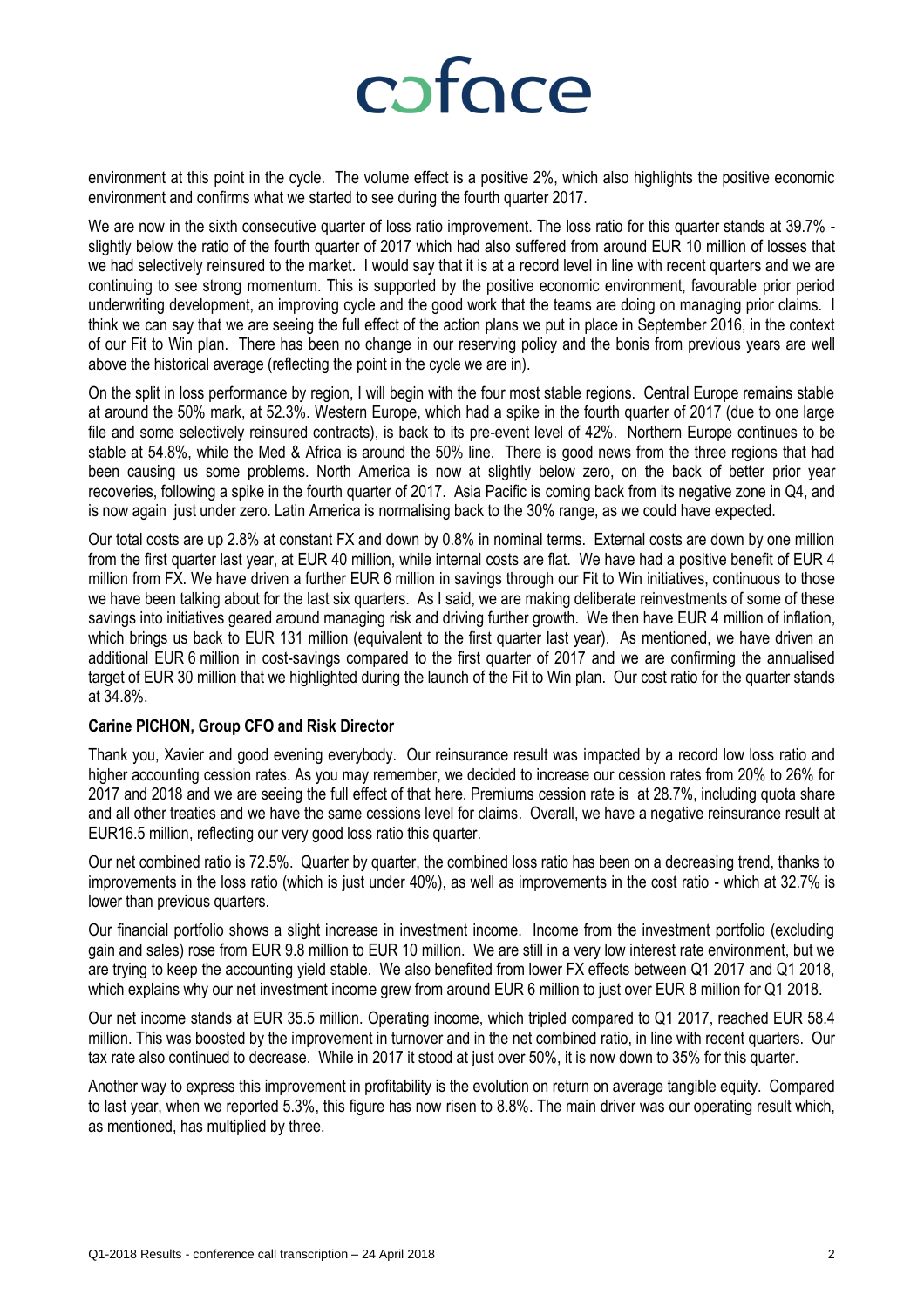

#### **Xavier DURAND**

Just to wrap up this presentation, the takeaway for me is that this is clearly another strong quarter in terms of executing our Fit to Win plan, within an overall favourable economic environment. For the first quarter, our operating income is multiplied by three, to reach EUR 58.4 million. Our net combined ratio of 72.5% is driven by a record low loss ratio of 39.8%, while our return stands at a high of 8.8%. As we mentioned before, we are proposing to the General Assembly that we pay a dividend per share of EUR 0.34 for 2017. As you are aware, we have initiated a EUR 30 million share buyback programme and this is now approximately 20% complete.

In 2018 we are intensifying the implementation of our Fit to Win plan. We are driving an intense cultural transformation into every part of the company, underpinned by our key values of client focus, expertise, collaboration, courage and accountability. It is very important to me that this is driven deep into the company. We have just launched a new tagline for Coface, which is 'Coface for trade'. This is an affirmative statement that expresses our belief that commerce is a driver of wealth, stability and development - and is, in general terms, good for the community. We are also working actively on the third pillar of our Fit to Win plan, which is capital management. We are closely monitoring a recent recommandation done by EIOPA, the European regulatory body, to the European Union to change the standard formula (and, if approved, could have an adverse impact on our business). At the same time, we are also progressing with the development of our partial internal model, with the goal of submitting it by the end of the first half of 2019. We are also confirming our guidance of EUR 30 million in cost savings for 2018 and a combined ratio target across the cycle of 83%, after the implementation of our plan.

### **Questions and Answers**

#### **Moderator**

Ladies and gentlemen, the floor is now open for questions.

We have a first question from Guilhem Horvath, Exane BNP Paribas.

#### **Guilhem HORVATH, Exane BNP Paribas**

On the Solvency II model, can you elaborate a little on the recent change you mentioned concerning EIOPA and what the impact could be on Coface's solvency ratio? Can you update us on the building progress, which you mentioned you had launched during the full-year 2017 conference call? You have now given a timeframe for submitting the model. Are you in the early stages, or is it already quite advanced? Is there any reason why you would end up with materially different capital consumption to your peers (as I think that Euler consumes quite a low level of capital compared to you on a net premium basis)? You are still saying that you expect continued improvements. Am I correct in thinking that you could report a better combined ratio in Q2 2018? Is this the way we should understand your target?

#### **Xavier DURAND**

Let me start with the Solvency II model. The development of a model like this is not a small undertaking and it is also an iterative process. We launched this process last year and announced that it was happening in the final quarter. I know that we have made enough progress at this stage to be able to foresee (or at least have a target of) submitting this programme by the end of the first half of 2019. That is still a while away. I think it is too early to give a detailed assessment of exactly where we stand – but we are making progress. In terms of the impact, it is difficult for us to say more until we have had discussions and feedback from the regulator. As I mentioned before, there are no other credit insurers in the French market that have developed this type of model. We are the first ones to do this - so it is a first for us and for the regulators. I think it would be unwise to forecast where it might end, but clearly we are making these efforts as we believe it could have a positive impact on our business.

As concerns the evolutions from EIOPA that we are monitoring, it is still early days. It is recent, but this is a process that involves them making recommendations and then the European Commission enacting some changes and legislation on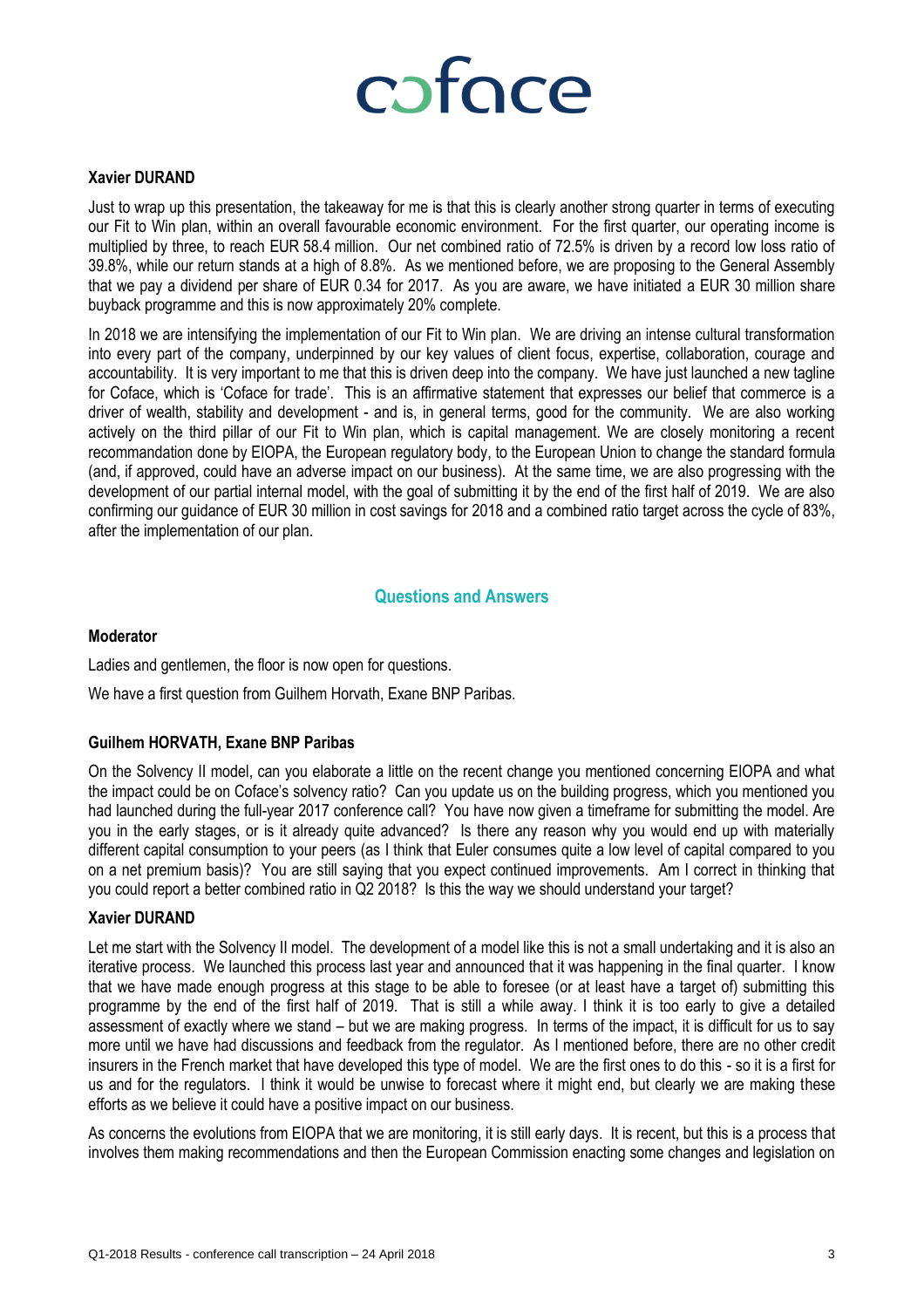

that basis - so there are several steps that still need to happen. We think there could be a negative impact on our business and that is why we are flagging it. We will be monitoring this closely going forward.

In terms of our targets for 2018 on the combined ratio, I think we should regard it in the same way we highlighted it at the end of Q4. In other words, we said we expect the momentum we saw in the fourth quarter 2017 to continue into 2018 (particularly in the first half of the year). I do not think we have changed our view on that.

#### **Guilhem HORVATH**

Just a quick follow up on the EIOPA thing. Can you explain a bit more about what they intend to do there? It may be very technical, but I do not understand why it could be negative for your business.

#### **Carine PICHON**

EIOPA is considering changing the calibration parameters concerning part of the capital requirements linked to underwriting risks. These changes could have a negative impact on capital requirements and increase our needs. This is the solvency capital requirements for premiums.

#### **Guilhem HORVATH**

Do you have any estimate on how hard this could be?

#### **Carine PICHON**

What we can say is that if the new calibration is implemented and if our interpretation is correct (although it is still early on and we need to confirm that), we will remain close to the middle of the range on our solvency comfort zone. This is before any mitigation or management actions that we might take. That is why we think it could be significant but our first, early, assessment is that we should remain in our solvency comfort scale.

#### **Guilhem HORVATH**

Perfect. Thank you very much.

#### **Moderator**

The next question comes from Michael HUTTNER, JP Morgan.

#### **Michael HUTTNER, JP Morgan**

You very kindly gave comments on the loss ratio by region, saying that Mediterranean Africa is normally at around 50% and Latin America normally around 30%. Could you give us some similar background for Asia-Pacific and North America? This is to understand better where the loss ratio will be and where the combined loss ratio could end up, once we have gone through the cycle of very large reserve releases. On the solvency side, I remember in Q4 that solvency improved massively, because you had a low combined ratio. I wondered if there might be another impact like that which we should expect, as the combined ratio has gone down one more notch? You said that with the new adverse changes in Europe, you would be at the middle of your target range. Could you remind me where that is?

#### **Xavier DURAND**

On the loss ratio, I think we have always said that we are targeting a combined ratio of around 83% through the cycle. As you have seen, our combined ratio is much lower than that at this stage, reflecting the fact that we are actually at a high point in the cycle. No insurance business can be run with very, very low loss ratios in the long term, so we do expect these loss ratios to normalise over time in each of the regions and oscillate around the mean. I do not think we are expecting anything different when it comes to North America or Asia, as market forces will revert the whole market to the mean in any case.

#### **Michael HUTTNER**

Where is that mean? You gave the mean for MEDAF and colour statements for the others. Where would the mean be?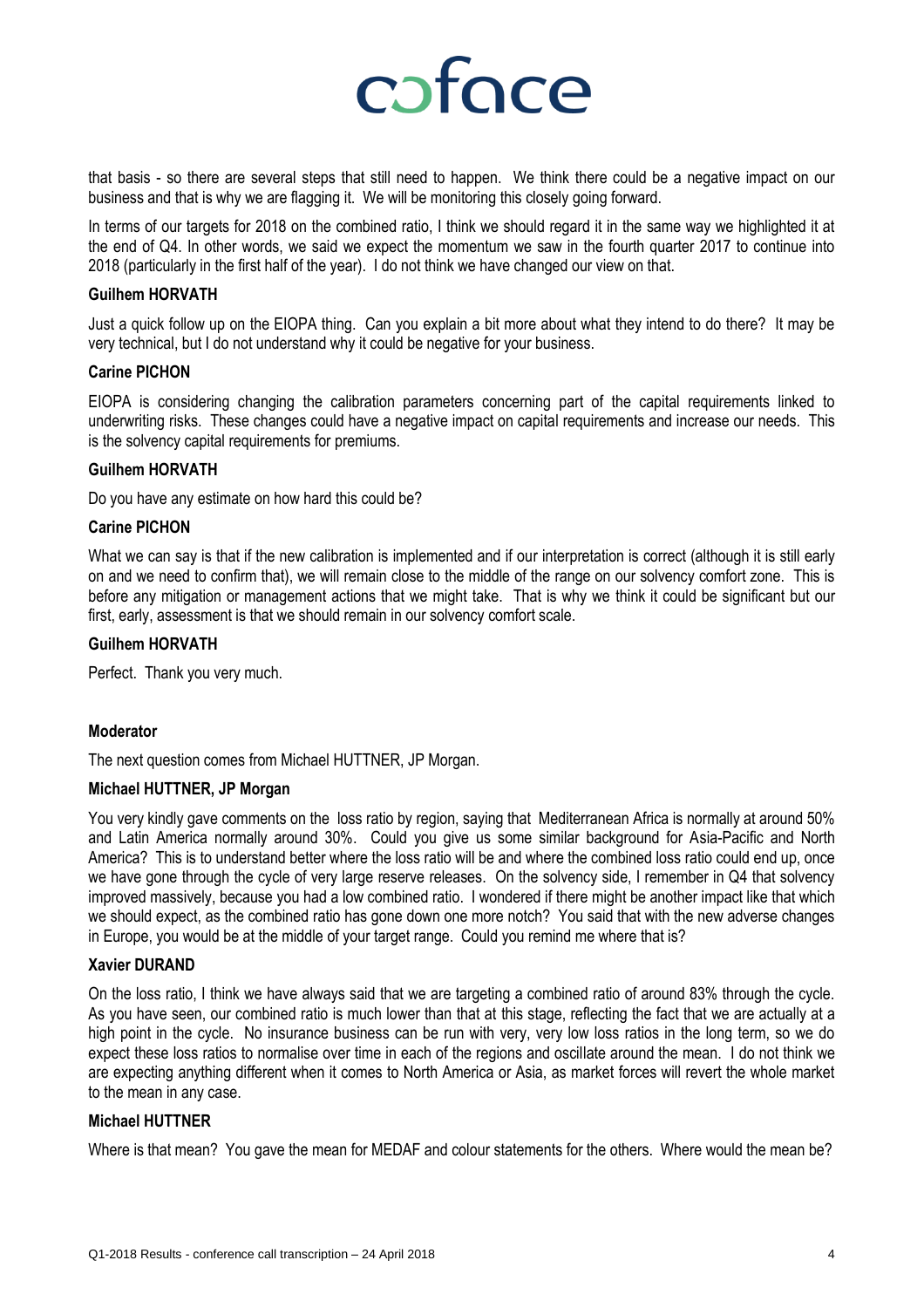# coface

#### **Xavier DURAND**

There is not a mean per market. The mean is what we have always said - around the 50% mark. That is more or less what we are seeing in other markets.

#### **Carine PICHON**

Your question was whether we could anticipate any further improvement on the solvency ratio, as the loss ratio is slightly better in this quarter than the previous one. We should have emphasised that on the solvency ratio, the way we estimate loss ratio is on a best estimate view. To make it simple, we have already anticipated most of the positive effects on the Q4 ratio.

#### **Michael HUTTNER**

Solvency is based on Q4?

### **Carine PICHON**

Yes. The solvency ratio you had at the end of 2017 is based on estimates of the year to come - so it has already anticipated improvements in the loss ratio.

#### **Michael HUTTNER**

You said that you thought you would be in the middle of the target range. Could you remind me what the target range is?

#### **Carine PICHON**

The comfort scale for the target solvency ratio range is between 140% and 160%.

#### **Michael HUTTNER**

With the buyback and dividend, you thought you would be at 164% or 166%?

#### **Carine PICHON**

The 166% we disclosed in December 2017 already included the share buyback programme, as we were anticipating what will happen in the year to come.

#### **Michael HUTTNER**

This adverse thing could cost about 14 points. Is that similar to Euler, which had a kind of haircut of I think 20 points when it introduced an internal model? Is that a similar reaction to the regulator?

#### **Carine PICHON**

I think it is different. I do not know exactly about Euler, but it is related to the discussions with their regulator. Their discussions concern raising a standard formula, not an internal model.

#### **Xavier DURAND**

This is something that is industry-wide and not something that is specific to Coface.

#### **Michael HUTTNER**

If it is industry-wide, does it mean that the end-buyer of credit insurance would face the same capital costs from all their providers?

#### **Xavier DURAND**

It depends on whether they are operating under the standard formula, or if they have an internal model. This makes the internal model question even more important. To be clear, it is still early days and I think there are more discussions to be had on this topic with the regulators.

#### **Moderator**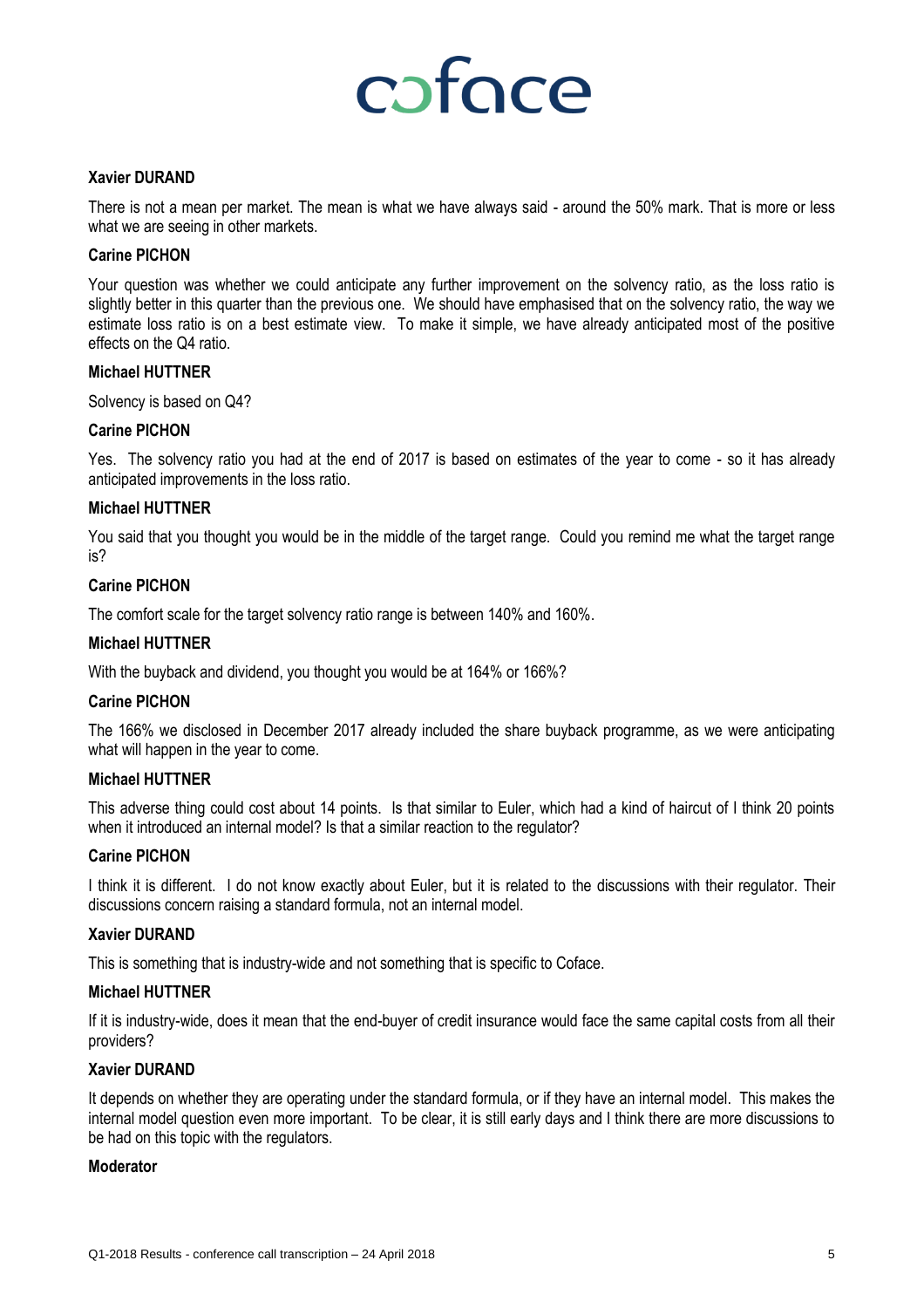

The next question comes from Benoit PETRARQUE, Kepler Cheuvreux.

#### **Benoit PETRARQUE, Kepler Cheuvreux**

On the loss ratio for the current year, you are reporting 72.4% - which is pretty stable compared to the past four years. I know you have been investing a lot in risk management and improving underwriting. I was trying to understand why the loss ratio for this year is still relatively high in the current context and considering all the investments? I am trying to understand why it is still at the 72.4%? I also have a question on the costs. You have achieved EUR 9 million to date this year and EUR 19 million last year. That means you have achieved a total of EUR 28 million, which is close to the EUR 30 million you mentioned. I am wondering how we should think about the rest of the year. Are we going to see a bit more cost inflation, or do you remain confident that you can still cut costs more aggressively than the EUR 30 million?

### **Xavier DURAND**

Let me start with the last question, as I want to make sure we avoid any confusion here. When we made our plan Fit to Win in the third quarter of 2016, we started counting cost savings on the basis of 2016 costs. When we say we have achieved EUR 9 million for the quarter, it means that we have made EUR 6 million in addition to the EUR 3 million that we already saved in the first quarter of 2017 versus 2016. Therefore, we had EUR 3 million in savings in the first quarter of last year and this year we have driven another EUR 6 million in savings to pool at EUR 9 million (as part of the EUR 30 million).

### **Benoit PETRARQUE**

You have saved EUR 22 million out of the forecast EUR 30 million?

### **Xavier DURAND**

Yes – and a little more in fact. We just had to find the least confusing way to calculate this. It shows that we are driving savings hard and moving resources from areas of the business that are less interesting, to other areas where we believe they could be better used (such as risk management and growth initiatives).

### **Carine PICHON**

On your question on the current year loss ratio of 72.4%, as you know, we have not changed any reserving policy and at the beginning of the year we prefer to be prudent as we have less information. We will see any further benefits during the quarters to come.

#### **Benoit PETRARQUE**

Is it right to assume that the Q1 2018 result I have seen is much more conservative than in past years?

#### **Carine PICHON**

No. It is the same, but we do not yet have much information.

#### **Benoit PETRARQUE**

I am trying to understand why, given all your investments in risk management, we do not see a lower starting point, as you can anticipate risks much better than in the past. Why is this level relatively stable despite the investments?

#### **Carine PICHON**

It is relatively stable, but this is not abnormal when you start the year. However, we strongly believe that all the efforts we have made regarding risk and infrastructure will have positive effects and reach a level with a bit more risk margin, as there is more volatility at the start of the year.

#### **Moderator**

The next question comes from Roland Pfaender, Oddo BHF.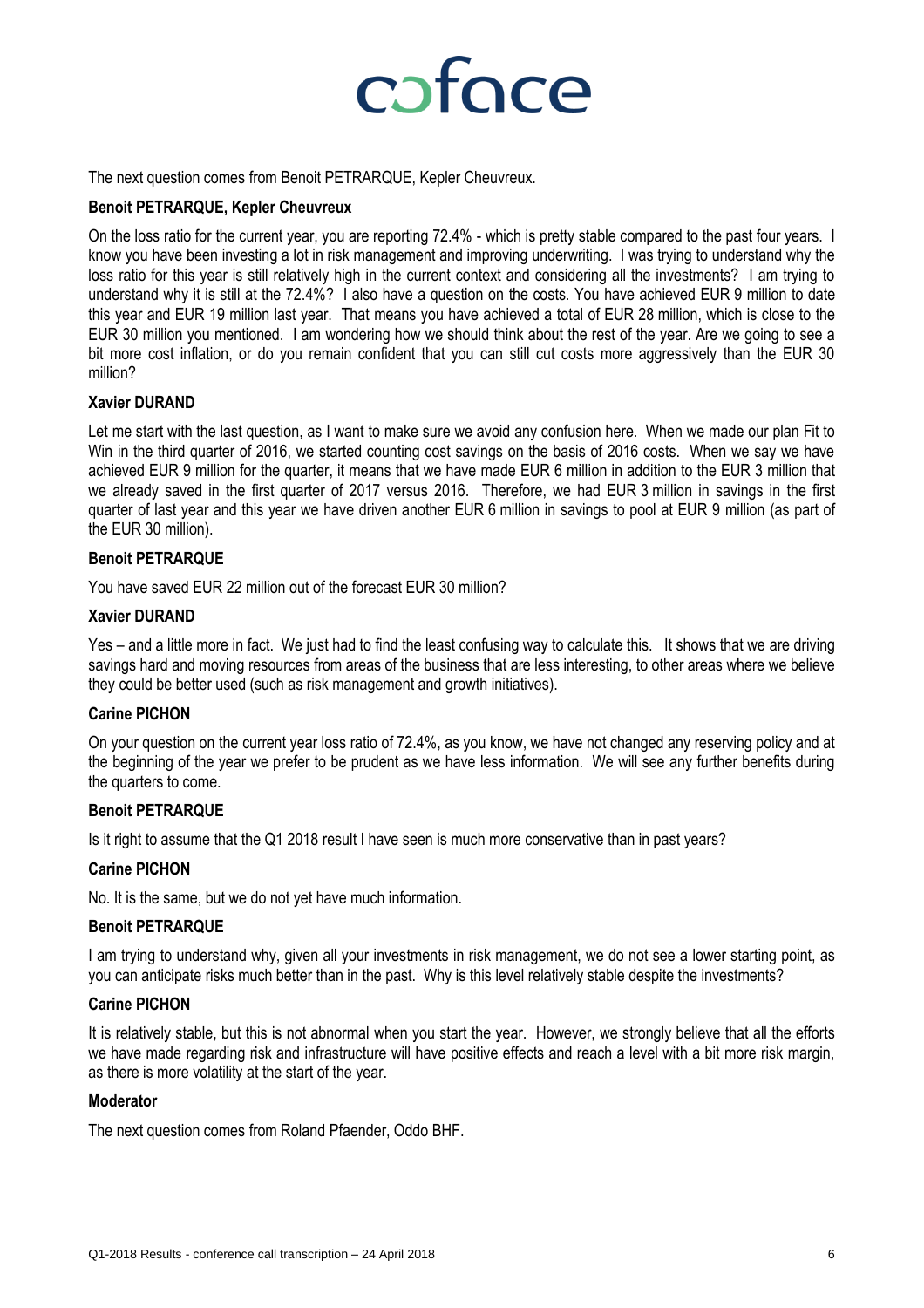# cofoce

#### **Roland PFAENDER, ODDO BHF**

Coming back to the previous years underwriting profits , could you provide us with an outlook for the next quarter? Will this number be on the same level? What would be the normalised level you would expect in the two or three quarters to come? You improved your tax ratio to 35%. What would be the final tax ratio in one or two years, following the possible improvements you are planning?

#### **Xavier DURAND**

We do not provide quarterly guidance on loss ratios going forward. This is something we are not going to do this year.

#### **Carine PICHON**

As you mentioned, the tax ratio is 35%. We may have some improvement in the future, but it will entirely depend on the breakdown of our results by geography. If we have made most of the improvements (which came down from a very high 52% and are now 35%), there may still be some positives to come. This will depend on the timeline and the breakdown of profitability per geography.

#### **Moderator**

The next question comes from Thomas Fossard, HSBC

#### **Thomas FOSSARD, HSBC**

On your reinsurance strategy (obviously with the potential negative impact you foresee on your solvency ratio on a standard formula basis), how will this potentially impact your reinsurance programme and buying process? Xavier, in your previous statement I think you mentioned that we are at the top of the cycle. Can you clarify whether you meant the top of the credit cycle or the reserving release cycle?

#### **Xavier DURAND**

I think it is the economic cycle - as our loss experience tends to follow the economic cycle. As we said last quarter, in 2017 we saw synchronous growth in all regions of the world and I do not think this has happened for 30 years or so. We have seen Europe pull back from the economic crisis after eight or nine years of sluggish growth. We have seen recoveries in the emerging markets. We have seen the US continue on an unprecedented nine-year expansion cycle. I think what we are saying is that these conditions are as good as we can foresee. If you look at some of the risks out there, whether political, geopolitical, the talk of trade wars, or the amount of debt in the market, it is hard to see how things would get significantly better from where they are. Our view is that this is probably the peak of the economic cycle and, while we could never predict what is going to happen, it is reasonable to consider that this is a particularly good part of the cycle. I have been asked this question in the past and clearly I think everything is going pretty well.

On the reinsurance strategy, I want to point out that it is still very early days for regulatory discussions. It is quite new, and I think there needs to be further discussions with the regulatory bodies in terms of their intentions, what they want and when (and if) it will happen. The only thing I can tell you is that if our cost of capital increases as a result of something like this, then obviously the difference in cost of capital with the reinsurers would also increase. There are a lot of ifs and precautions here, but that could potentially make the recourse to reinsurance more attractive if that was the case. I am going to take a few langage precautions here. We have not changed our reinsurance policy. I think we highlighted the changes we made at the end of the last quarter and we have no other plans at this stage. I think we will have to see down the road if these things continue to materialise.

#### **Thomas FOSSARD**

Coming back to your comments on the peak of the economic cycle, everything is going fine but the growth from your clients is still only 2%. Does that not seem likely to translate into the top line growth of your own clients?

#### **Xavier DURAND**

I think there is a mixture of effects, so I would be hard-pressed to give you the details. If you look at how it has evolved over the last four years, it is clearly much higher than it has been in the past. It involves a number of things, such as our clients in different sectors. As we know, commodity prices are a particularly important factor.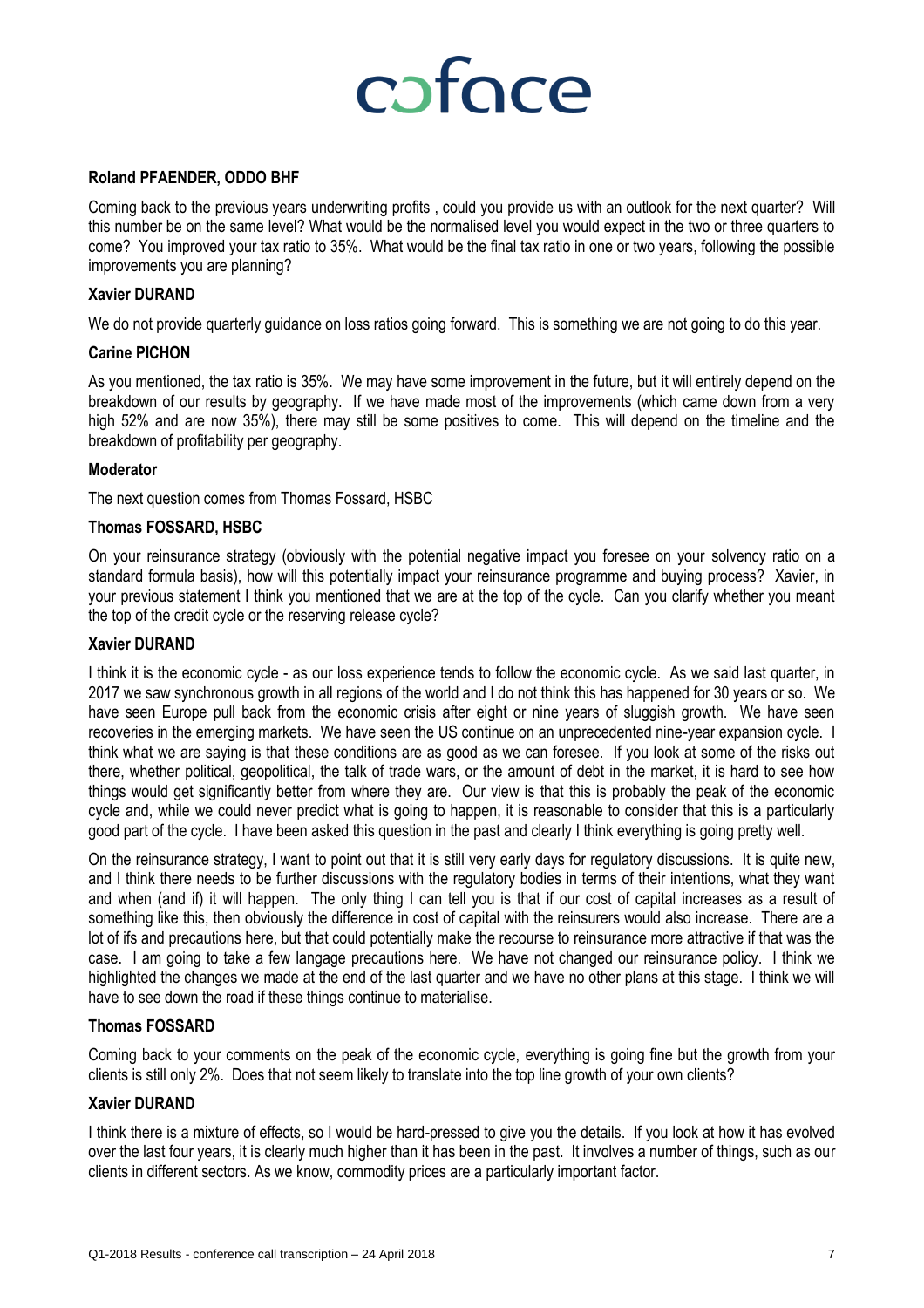# cofoce

#### **Carine PICHON**

The volume effect is around 2%, as it only concerns one quarter. This means that it is more or less double than that of last year and even compared to 2015 and 2016. Therefore, it does impact the activity. I think it is positive, as it is a quarterly effect.

#### **Xavier DURAND**

A quarterly effect is cumulative, so it is pretty strong.

#### **Moderator**

The next question comes from Guilhem HORVATH, Exane BNP Paribas.

#### **Guilhem HORVATH**

You mentioned geopolitical risks and trade wars. What is your exposure to Russia today and do you see, or expect, any deterioration there? I think the accounting yield is starting to flatten compared to the past. Should we expect it to remain flat year on year in the future?

#### **Xavier DURAND**

Let me talk a bit about Russia. It has been a tough spot for the company, particularly when I think back to 2014, which was driven by a series of things. One was the fact that oil prices came down, seriously impacting the Russian economy. Then there were sanctions from the US, which aggravated the issue, followed by reciprocal sanctions from Russia on European products, which further stressed the situation. I think what we have seen over the course of the last 12 months is the Russian economy's return to positive growth, helped by the relative recovery in oil prices. I think our outlook on Russia is probably better than it was a couple of years ago. Clearly, every time there is a sanction from the US it impacts their economy (as we have seen recently). It particularly impacts individual sectors and we have seen the price of aluminium jump after the announcement of sanctions on sRusal. There has also been posturing and there may be a delay, or dampening, of these sanctions. There are risks, but I do not think it is going to change the overall economic outlook for Russia compared to what we saw a couple of years ago.

As concerns the accounting yield on the portfolio, I think you are referring to bonds and interest rates. Most of our book is in Europe, while the second largest share is in the US. As you know, our maturities are relatively short, but we do not expect a significant increase in interest rates in Europe before the end of this year and potentially into next year. It will take time for any increase in interest rates, if it happens, to materialise in our book in any meaningful way. This is very consistent with what we are saying.

#### **Moderator**

The next question comes from Thomas Fossard, HSBC

#### **Thomas FOSSARD**

It is going to remain flat and you do not expect any deterioration going forward?

#### **Xavier DURAND**

I think flattish. I think we are in an environment where rates have been low for quite some time. I think up to last year and today, we were still investing at lower rates than what we had in the book. What proportion of the book and how long that lasts will determine the precise answer to that question.

#### **Moderator**

The next question comes from Michael Huttner, JPMorgan.

#### **Michael HUTTNER**

On the UK and UK exposure, I wondered if you could say what your exposure is (assuming that it could be the exception to this positive economic scenario). Concerning the large reserve you had in Q4 in 2017, is the write-back of that reserve included in the Q1 prior year [] development, or is that yet to come?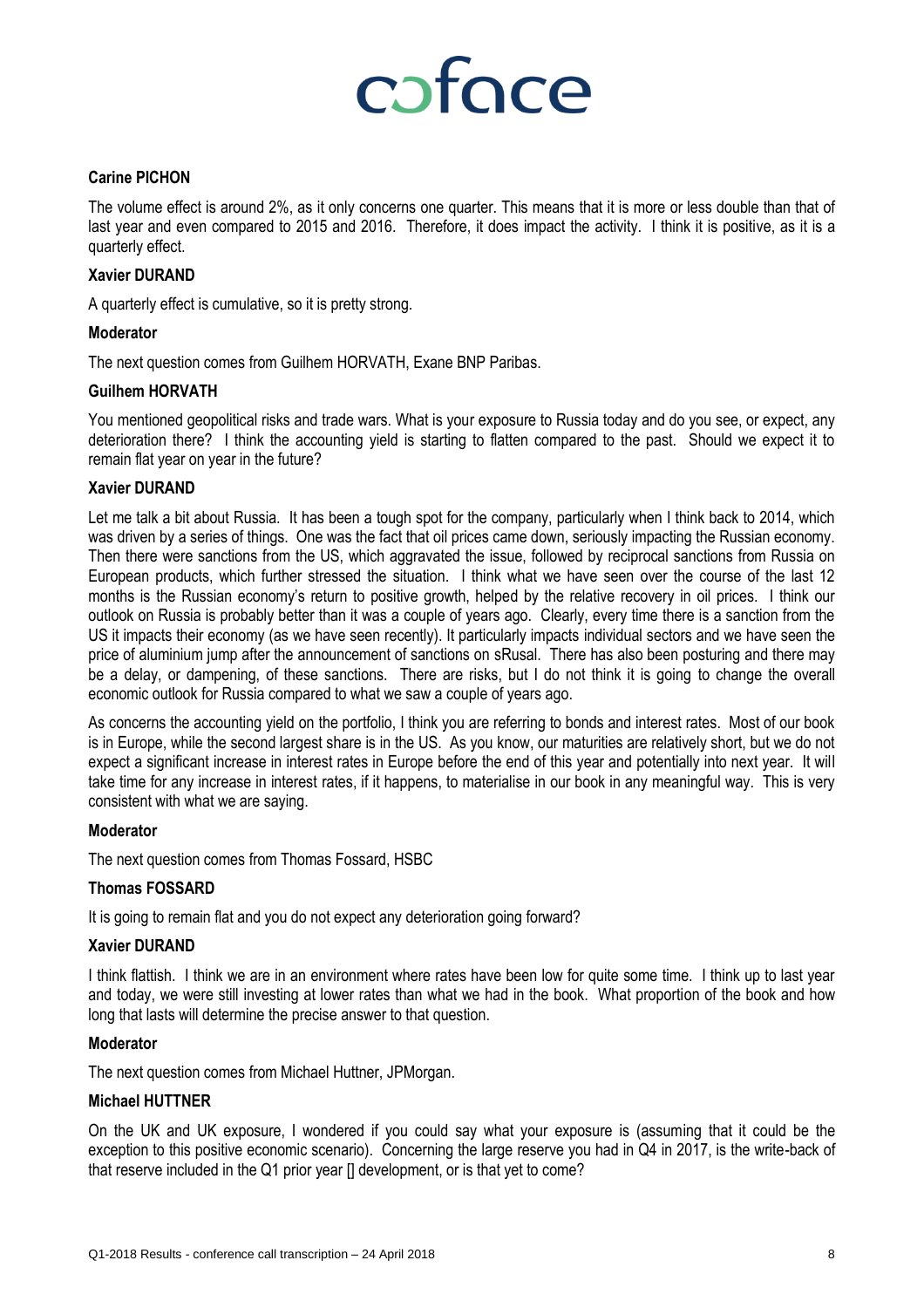

#### **Xavier DURAND**

Let me say a word about the UK, because clearly what we are seeing is that Brexit has bitten the UK economy. The reality is that it has had a pretty significant impact on the currency. Exports are pretty good, but imports have suffered. A lot of companies have postponed investment decisions. This has driven some inflation in the UK market and the level of indebtedness of UK consumers has risen. We can see that all these numbers are impacting the UK economy and there have been some well-publicised insolvencies with companies such as Bargain Booze, Conviviality, and Carillion the construction company and a few others. While still positive, we think that UK growth has actually been driven by the economic cycle we are seeing in the rest of Europe and the US. The UK is not proportionally doing as well as the rest of the European market.

### **Carine PICHON**

The large claim we mentioned in Q4 is still in the book, so we have not changed our assessment at this stage.

#### **Michael HUTTNER**

That was 10 million?

#### **Carine PICHON**

It represents 9.7 points of loss ratio, but a significant part of it is reinsured. I would say that whatever relief we may have on this claim, it will not have an impact on the net result in the end. The remainder will have an effect if we reassess, but we do not have any information on that.

#### **Michael HUTTNER**

What was the figure for UK exposure?

#### **Xavier DURAND**

I do not have that number in front of me. I will have to get back to you on that.

#### **Michael HUTTNER**

It would be really nice if you could, because it is not published anywhere else. That is why I asked for it today.

#### **Xavier DURAND**

I think we provide some details on our exposures on an annual basis, so you will see these numbers in Q4 statements in the reference document. I do not believe they have changed materially since the end of the last quarter.

I just want to wrap this up and thank you everybody for logging in to our call. We are driving the execution hard here and there is a lot to do. As I said, we are deepening our efforts to change the culture and performance of the business at all levels. I think some of the things we have launched are clearly working and this creates a very positive feeling for the company. I look forward to updating you more about how we are doing on our next call, for the second quarter. Thank you for joining everybody.

**(End of transcript)**